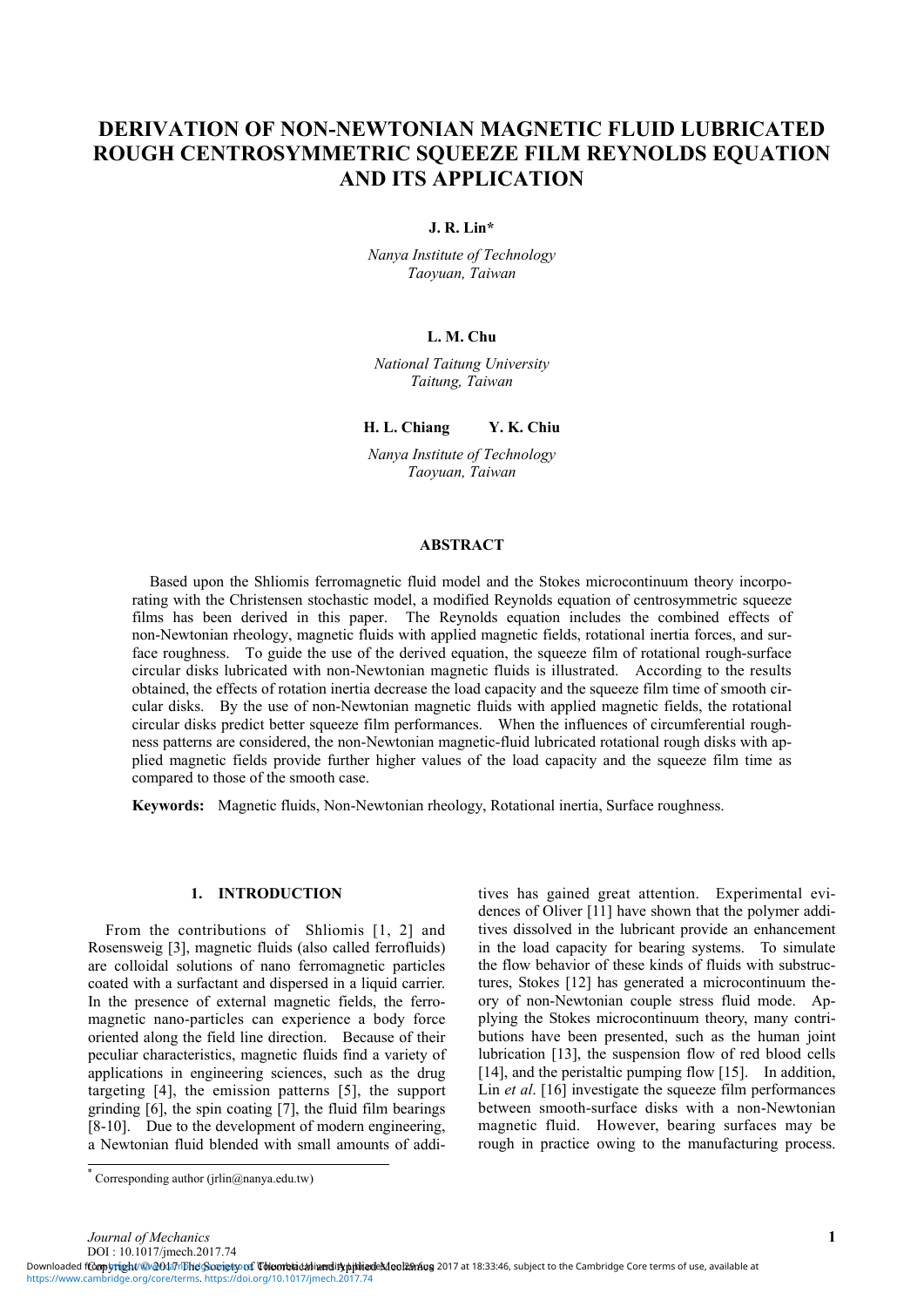

Fig. 1 Squeeze film geometry of rotational rough curved circular disks lubricated with a non-Newtonian ferrofluid.

Therefore, the influences of surface roughness should be considered in the study of squeeze films. Introducing the concept of a stochastic model, Christensen [17] has generated an averaging film model for striated roughness of surfaces. Applying the Christensen stochastic model, a number of contributors investigated the surface roughness effects on the squeeze film bearings [18-20]. Recently, Lin *et al*. [21] investigates the squeeze film characteristics between rough circular disks lubricated by magnetic fluids with non-Newtonian rheology. However, this study neglects the effects of rotational inertia forces. For engineering practices, the upper disk of squeeze films is often rotational. Therefore, a further study including the of rotational inertia forces is motivated.

Based upon the Shliomis ferromagnetic fluid model [1, 2] together with the Stokes microcontinuum theory [12] and the Christensen stochastic model [17], the present study is to derive a modified Reynolds equation of centrosymmetric curved squeeze films for engineering applications. To guide the use of the derived Reynolds equation, a circular squeeze film is illustrated. Comparing with the non-rotational smooth disks with a Newtonian non-magnetic fluid, the squeeze film performances are presented through the variation of the volume concentration of particles, the magnetic Langevin parameter, the non-Newtonian couple stress parameter, the surface roughness parameter and the rotational parameter.

#### **2. DERIVATION OF LUBRICATION EQUATION**

Figure 1 shows the squeeze film geometry of rotational rough centrosymmetric curved disks lubricated with an incompressible non-Newtonian magnetic fluid in the presence of a constant magnetic field  $\vec{B} = (0, 0, B_0)$ . The upper curved disk with a rotating angular speed  $\Omega$ approaches the lower one with a squeezing velocity  $w_{sa}$  =  $-\partial h_l/\partial t$ , where *t* denotes the time, and the local film thickness  $h<sub>L</sub>$  is made up of two parts,

$$
h_L = h(t) + \delta(r, \theta, \zeta) \tag{1}
$$

In this equation, *h* denotes the nominal smooth part of the lubricant film, and  $\delta = \delta_a + \delta_b$  represents the random part owing to the surface asperities, and *ζ* is a random variable describing the roughness arrangement.

For the present study, it is assumed that the film thickness is much smaller than radius curvature and the thin-film lubrication theory is applicable. Based upon the Shliomis ferromagnetic fluid model [1, 2] together with the Stokes microcontinuum theory [12], the equations of momentum and continuity in axially centrosymmetric coordinates  $(r, \theta, z)$  can be reduced to the following form.

$$
\eta_c \frac{\partial^4 u}{\partial z^4} - \eta \frac{\partial^2 u}{\partial z^2} - \frac{3V(L - \tanh L)}{2(L + \tanh L)} \eta \frac{\partial^2 u}{\partial z^2}
$$

$$
= \frac{\rho v^2}{r} - \frac{\partial p_L}{\partial r}
$$
(2)

$$
\eta_c \frac{\partial^4 v}{\partial z^4} - \eta \frac{\partial^2 v}{\partial z^2} = 0
$$
\n(3)

$$
\frac{\partial p}{\partial z} = 0\tag{4}
$$

$$
\frac{1}{r}\frac{\partial(ru)}{\partial r} + \frac{\partial w}{\partial z} = 0\tag{5}
$$

In these equations *u*, *v* and *w* are the velocity components in the  $r$ −,  $\theta$ − and *z*−directions respectively,  $\rho$  is the mass density,  $p<sub>L</sub>$  is the local film pressure,  $\eta$  is the viscosity of the suspension,  $\eta_c$  is a material constant for the non-Newtonian couple stress fluids, *V* is the volume concentration of nano ferromagnetic particles, and *L* denotes the magnetic Langevin parameter,

$$
L = \frac{m\mu_p B_0}{k_B \Gamma} \tag{6}
$$

where *m* is the magnetic moment of a particle,  $\mu_p$  is the free space permeability,  $k_B$  is the Boltzmann constant, and  $\Gamma$  is the absolute temperature. According to the research of Batchelor [22], the effective viscosity of the suspension is approximately found to be:  $\eta = \eta_m \alpha$ , where *ηm* represents the viscosity of the main liquid, and

$$
\alpha = 1 + 2.5V + 6.2V^2 \tag{7}
$$

The non-slip conditions and the non-couple stress conditions for velocity components are:

at 
$$
z = 0
$$
:  $u = 0$ ,  $v = 0$ ,  $w = 0$ ,  
\n
$$
\frac{\partial^2 u}{\partial z^2} = 0
$$
, 
$$
\frac{\partial^2 v}{\partial z^2} = 0
$$
 (8)

at 
$$
z = h_L
$$
:  $u = 0$ ,  $v = r\Omega$ ,  $w = -w_{sq} = \partial h_L / \partial t$ ,  
\n
$$
\partial^2 u / \partial z^2 = 0
$$
,  $\partial^2 v / \partial z^2 = 0$  (9)

Solving Eq. (3) and applying the boundary conditions of *v*, one can obtain:  $v = r\Omega z/h_L$ . Solving Eq. (2) and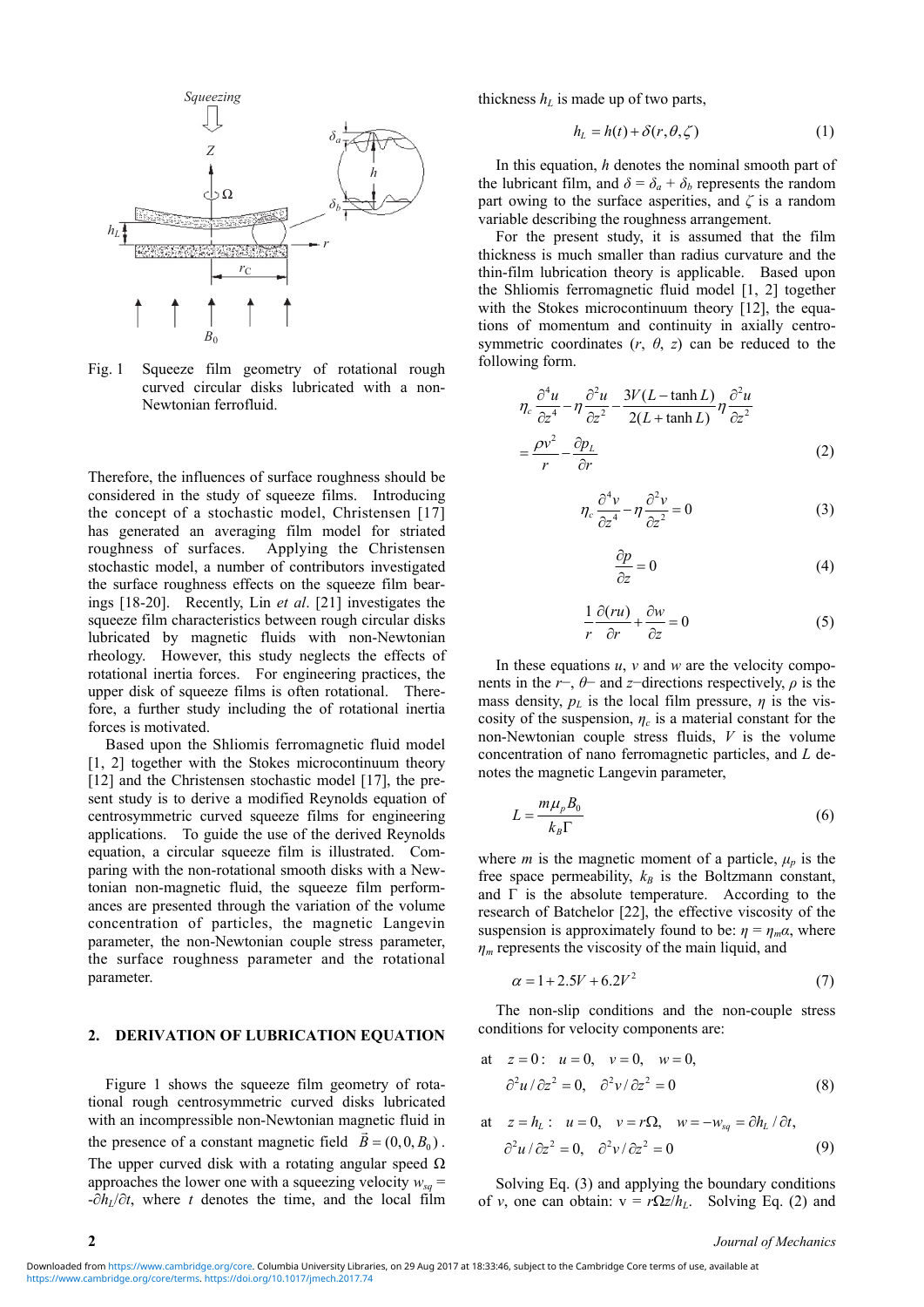applying the expression of  $\nu$  and the boundary conditions of  $u$ , one can obtain

$$
u = u_A + u_B \tag{10}
$$

where

$$
u_A = \frac{1}{2\eta_m \alpha (1+\beta)} \frac{\partial p_L}{\partial r} \left\{ z^2 - h_L z + \frac{2l_c^2}{\alpha (1+\beta)} \left\{ 1 - \frac{\cosh[(2z - h_L)\sqrt{\alpha (1+\beta)}/2l_c]}{\cosh[h_L \sqrt{\alpha (1+\beta)}/2l_c]} \right\} \right\}
$$
(11)

$$
u_B = \frac{-\rho \Omega^2 r}{12\eta_0 \alpha (1+\beta)h_L^2} \begin{bmatrix} z^4 + \frac{12l_c^2}{\alpha (1+\beta)} \left\{ z^2 - \frac{\sinh[z\sqrt{\alpha (1+\beta)}/l_c]}{\sinh[h_L\sqrt{\alpha (1+\beta)}/l_c]} h_L^2 \right\} \\ -h_L^3 z + \frac{24l_c^4}{\alpha (1+\beta)^2} \left\{ 1 - \frac{\cosh[(2z-h_L)\sqrt{\alpha (1+\beta)}/2l_c]}{\alpha (1+\beta)^2} \right\} \end{bmatrix} \tag{12}
$$

$$
12\eta_0\alpha(1+\beta)h_L^2\left[-h_L^3z+\frac{24l_c^4}{\alpha^2(1+\beta)^2}\left\{1-\frac{\cosh[(2z-h_L)\sqrt{\alpha(1+\beta)}/2l_c]}{\cosh[h_L\sqrt{\alpha(1+\beta)}/2l_c]}\right\}\right]
$$

$$
l_c = \sqrt{\eta_c / \eta_m} \tag{13}
$$

$$
\beta = \frac{3V(L - \tanh L)}{2(L + \tanh L)}\tag{14}
$$

Integrating the continuity Eq. (5) across the film yields

$$
\int_0^{h_L} \frac{\partial}{\partial r} (r u) dz = -r \int_0^{h_L} \frac{\partial w}{\partial z} dz \tag{15}
$$

Performing the integration and applying the velocity boundary conditions, one can obtain

$$
\frac{1}{r}\frac{\partial}{\partial r}\left\{10rg_A(\alpha,\beta,l_c,h_L)\frac{\partial p_L}{\partial r}-3\rho\Omega^2r^2g_B(\alpha,\beta,l_c,h_L)\right\}=120\alpha(1+\beta)\eta_m\frac{\partial h_L}{\partial t}
$$
\n(16)

where

$$
g_A(\alpha, \beta, l_c, h_L) = h_L^{3} - \frac{12l_c^{2}}{\alpha(1+\beta)} \left\{ h_L - \frac{2l_c}{\sqrt{\alpha(1+\beta)}} \tanh\left[\frac{\sqrt{\alpha(1+\beta)}h_L}{2l_c} \right] \right\}
$$
(17)

$$
g_B(\alpha, \beta, l_c, h_L) = \begin{cases} h_L^3 - \frac{40l_c^2 h_L}{3\alpha(1+\beta)} + \frac{40l_c^3}{\alpha^{1.5}(1+\beta)^{1.5}} \tanh\left[\frac{\sqrt{\alpha(1+\beta)}h_L}{2l_c}\right] \\ - \frac{80l_c^4}{\alpha^2(1+\beta)^2 h_L} + \frac{160l_c^5}{\alpha^{2.5}(1+\beta)^{2.5} h_L^2} \tanh\left[\frac{\sqrt{\alpha(1+\beta)}h_L}{2l_c}\right] \end{cases}
$$
(18)

Apply the Christensen stochastic model [17] for rough surfaces and taking the expected values of both sides of Eq. (16), one can derive a modified Reynolds equation.

$$
\frac{1}{r}\frac{\partial}{\partial r}\left\{10rE\left[g_A(\alpha,\beta,l_c,h_L)\right]\frac{\partial E\left[p_L\right]}{\partial r}-3\rho\Omega^2r^2E\left[g_B(\alpha,\beta,l_c,h_L)\right]\right\}=120\alpha(1+\tau)\eta_m\frac{\partial E\left[h_L\right]}{\partial t}\tag{19}
$$

where the expectancy operator *E* is defined by an integral.

$$
E\left[\bullet\right] = \int_{-\infty}^{\infty} \left[\bullet\right] f(\delta) d\delta \tag{20}
$$

In this equation,  $\delta$  denotes the stochastic variable, and  $f(\delta)$  describes the probability density distribution for the stochastic variable. Since most engineering rough surfaces are Gaussian in nature, for simplicity one could choose a polynomial density function as Christensen [17] to approach the Gaussian distribution.

$$
f(\delta) = \begin{cases} \frac{35(c^2 - \delta^2)}{32c^7}, & \text{if } -c \le \delta \le c \\ 0, & \text{elsewhere} \end{cases}
$$
 (21)

where *c* describes the half total range of random film-thickness variable.

#### *Journal of Mechanics* **3**

[https://www.cambridge.org/core/terms.](https://www.cambridge.org/core/terms) <https://doi.org/10.1017/jmech.2017.74> Downloaded from [https://www.cambridge.org/core.](https://www.cambridge.org/core) Columbia University Libraries, on 29 Aug 2017 at 18:33:46, subject to the Cambridge Core terms of use, available at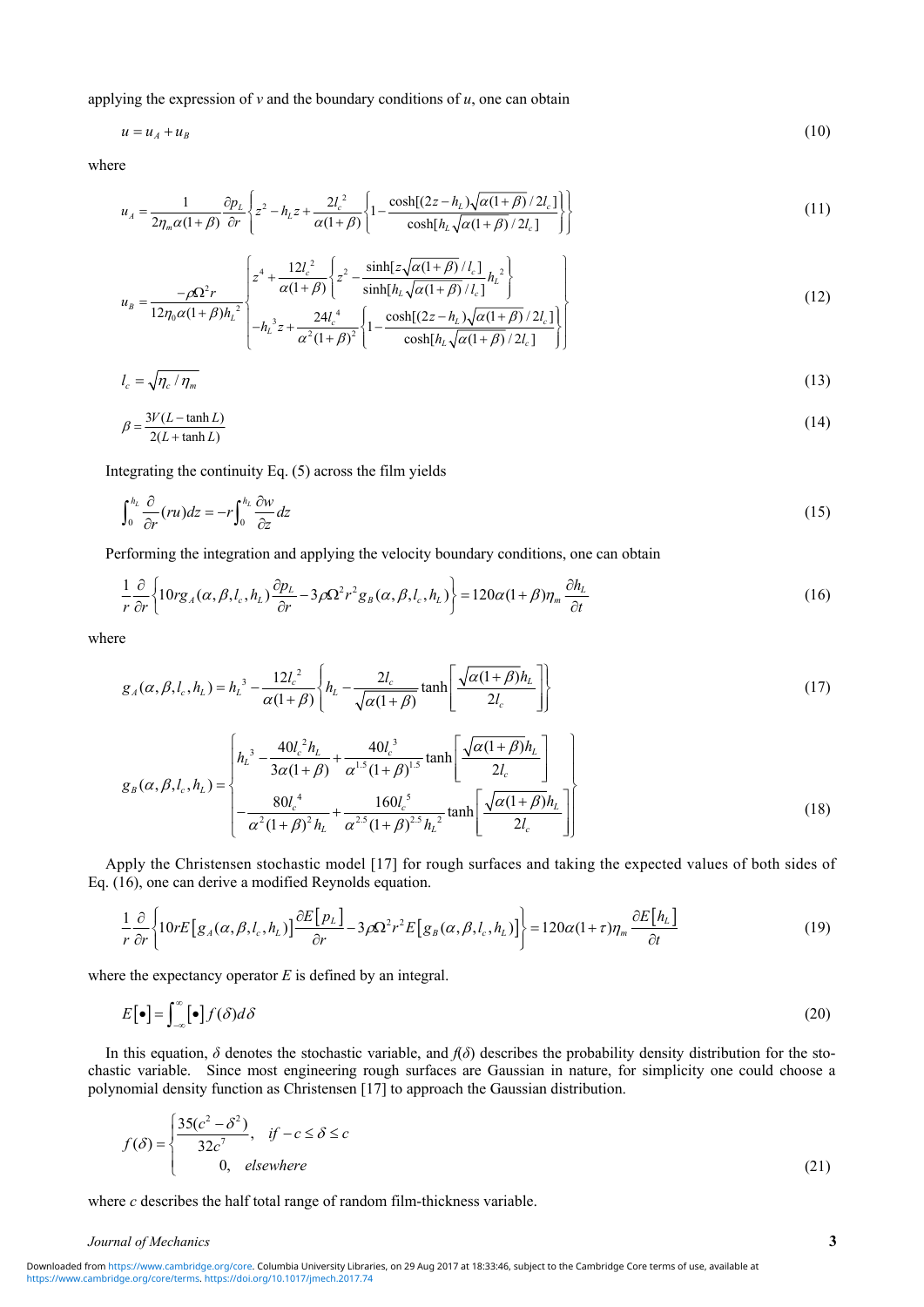## **3. APPLICATION TO CIRCULAR SQUEEZE FILM**

As an example of the derived Reynolds Eq. (19), we consider the squeeze film between rotational rough-surface circular disks lubricated with a non-Newtonian magnetic fluid in the presence of a transverse magnetic field. In addition, the effects of one-dimensional circumferential roughness patterns are investigated. In this situation, the circular disks possess the form of narrow ridges and valleys running in the *θ*-direction.

$$
h_L = h(t) + \delta(r, \chi) \tag{22}
$$

where *χ* denotes the random variable. Then, the stochastic non-Newtonian magnetic-fluid Reynolds Eq. (19) for the rotational disks can be expressed as:

$$
\frac{1}{r}\frac{\partial}{\partial r}\left\{\frac{10r}{E\left[g_A^{-1}(\alpha,\beta,l_c,h_L)\right]}\frac{\partial \overline{p}}{\partial r}-\frac{3\rho\Omega^2r^2}{E\left[g_B^{-1}(\alpha,\beta,l_c,h_L)\right]}\right\} = 120\alpha(1+r)\eta_m\frac{\partial E\left[h_L\right]}{\partial t} \tag{23}
$$

where  $\bar{p} = E[p_L]$  is the mean film pressure. Applying the definition of the expectancy operator, one can achieve

$$
\frac{1}{r}\frac{\partial}{\partial r}\left\{10rG_A\frac{\partial \overline{p}}{\partial r}-3\rho\Omega^2r^2G_B\right\}=12\alpha(1+\tau)\eta_m\frac{dh}{dt}
$$
\n(24)

where

$$
G_A(\alpha, \beta, l_c, h, c) = \left[\frac{35}{32c^7} \int_{\delta=-c}^{+c} g_A^{-1} (c^2 - \delta^2)^3 d\delta\right]^{-1}
$$
\n(25)

$$
G_B(\alpha, \beta, l_c, h, c) = \left[\frac{35}{32c^7} \int_{\delta=-c}^{+c} g_B^{-1} (c^2 - \delta^2)^3 d\delta\right]^{-1}
$$
\n(26)

In order to conveniently analyze the problem, the non-dimensional quantities are introduced as follows.

$$
R = \frac{r}{r_c}, \quad H = \frac{h}{h_0}, \quad P = \frac{\overline{p}h_0^3}{\eta_m r_c^2(-dh/dt)}, \quad \Delta = \frac{\delta}{h_0}, \quad G_1 = \frac{G_A}{h_0^3}, \quad G_2 = G_B h_0^3
$$
(27)

$$
N = \frac{l_c}{h_0}, \quad \gamma = \frac{\rho h_0^3 \Omega^2}{\eta_m (-dh/dt)}, \quad \Lambda = \frac{c}{h_0}
$$
\n
$$
(28)
$$

where  $h_0$  denotes the initial smooth film thickness,  $\gamma$  is the rotational parameter, and  $\Lambda$  is the surface roughness parameter. Then the modified Reynolds equation is expressed in a non-dimensional form.

$$
\frac{1}{R}\frac{\partial}{\partial R}\left\{10RG_1\frac{\partial P}{\partial R}-3\gamma G_2R^2\right\} = -120\alpha(1+\tau)
$$
\n(29)

where  $G_1 = G_1(\alpha, \beta, N, H, \Lambda)$  and  $G_2 = G_2(\alpha, \beta, N, H, \Lambda)$ 

$$
G_1 = \left[\frac{35}{32\Lambda^7} \int_{-\Lambda}^{\Lambda} \frac{(\Lambda^2 - \Lambda^2)^3}{G_{11} + G_{12}} d\Lambda\right]^{-1}
$$
(30)

$$
G_2 = \left[\frac{35}{32\Lambda^7} \int_{-\Lambda}^{\Lambda} \frac{(\Lambda^2 - \Lambda^2)^3}{G_{21} + G_{22} + G_{23}} d\Lambda\right]^{-1}
$$
\n(31)

$$
G_{11} = (H + \Delta)^3 - \frac{12N^2}{\alpha(1+\beta)}(H + \Delta)
$$
\n(32)

$$
G_{12} = \frac{24N^3}{\alpha^{3/2} (1+\beta)^{3/2}} \tanh\left[\frac{(H+\Delta)\sqrt{\alpha(1+\tau)}}{2N}\right]
$$
(33)

$$
G_{21} = (H + \Delta)^3 - \frac{40N^2}{3\alpha(1+\beta)}(H + \Delta)
$$
\n(34)

**4** *Journal of Mechanics*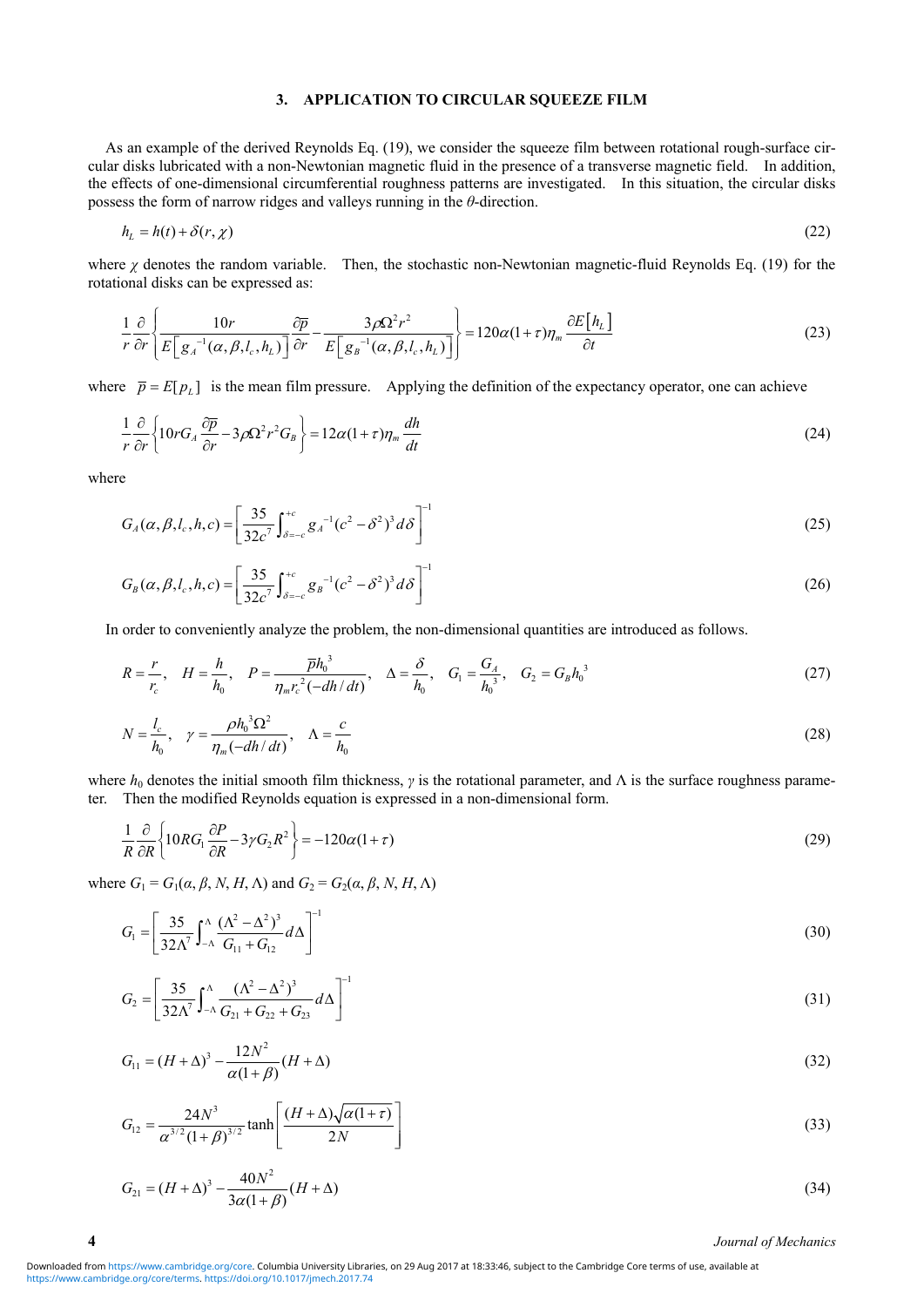$$
G_{22} = \frac{40N^3}{\alpha^{3/2}(1+\beta)^{3/2}} \tanh\left[\frac{(H+\Delta)\sqrt{\alpha(1+\beta)}}{2N}\right] - \frac{80N^4}{\alpha^2(1+\beta)^2} \frac{1}{(H+\Delta)}\tag{35}
$$

$$
G_{23} = \frac{160N^5}{\alpha^{5/2}(1+\beta)^{5/2}} \frac{1}{(H+\Delta)^2} \tanh\left[\frac{(H+\Delta)\sqrt{\alpha(1+\beta)}}{2N}\right]
$$
(36)

The non-dimensional mean film pressure can be obtained by integrating the Reynolds equation subject to the boundary conditions:  $dP/dR = 0$  at  $R = 0$ , and  $P = 0$  at  $R = 1$ .

$$
P = \frac{60\alpha(1+\beta) - 3\gamma G_2}{20G_1} (1 - R^2)
$$
\n(37)

The mean load capacity is evaluated by integrating the mean film pressure acting on the upper disk,

$$
\overline{w} = \int_0^{r_c} 2\pi r \overline{p} dr \tag{38}
$$

Using a non-dimensional form, one can obtain the non-dimensional mean load capacity,

$$
W = \frac{\overline{w}h_0^3}{\eta_m r_c^4 (-dh/dt)} = \frac{60\pi\alpha(1+\tau) - 3\pi\gamma G_2}{40G_1}
$$
\n(39)

Introduce a non-dimensional form for the squeeze film time,  $T = \overline{w}h_0^2 t / \eta_m r_c^4$ . Substituting into the equation of the non-dimensional mean load capacity, one can achieve

$$
\frac{dH}{dT} = -\frac{40G_1}{60\pi\alpha(1+\beta) - 3\pi\gamma G_2} \tag{40}
$$

The initial condition for the non-dimensional film height is:  $H(T=0) = 1$ . Separating the variables and integrating the equation, solution for the non-dimensional squeeze film time can be obtained,

$$
T = \frac{3\pi\alpha(1+\beta)}{2} \int_{H}^{1} \frac{1}{G_{1}} dH - \frac{3\pi\gamma}{40} \int_{H}^{1} \frac{G_{2}}{G_{1}} dH
$$
\n(41)

The double integrals appearing in the above equation can be calculated by the method of Gaussian quadrature.

### **4. RESULTS AND DISCUSSION**

Figure 2 describes the non-dimensional mean load capacity *W* versus the rotational parameter *γ* for circular disks operating at  $H = 0.35$  for different values of the volume concentration *V*, the magnetic Langevin parameter *L*, he non-Newtonian couple stress parameter *N* and the surface roughness parameter  $\Lambda$ . It is shown that the mean load capacity decreases with increasing values of the rotational parameter. Comparing with the nonmagnetic Newtonian case, the non-Newtonian magnetic-fluid lubricated disks with applied magnetic fluid  $(V = 0.2, L = 10, N = 0.05)$  are observed to result in a higher load capacity. It is also observed that the circumferential roughness effects ( $\Lambda = 0.2$ ) predict further higher values of the mean load capacity.

Figure 3 describes the non-dimensional mean squeeze film time *T* versus the volume concentration of particles *V* operating at  $H = 0.35$  for different values of *L*, *N*, *γ* and Λ. The mean squeeze film time is seen to increase with increasing values of the volume concentration parameter. Comparing with the case of Newtonian non-rotational smooth disks without magnetic fields ( $L = 0$ ,  $N = 0$ ,  $\gamma = 0$ ,  $\Lambda = 0$ ), the application of an external magnetic field



Fig. 2 Mean load capacity W versus rotational parameter *γ* for different *V*, *L*, *N* and Λ.

 $(L = 10, N = 0, \gamma = 0, \Lambda = 0)$  yields a longer value of *T*. In addition, the non-Newtonian influences of couple stresses ( $L = 10$ ,  $N = 0.05$ ,  $\gamma = 0$ ,  $\Lambda = 0$ ) are observed to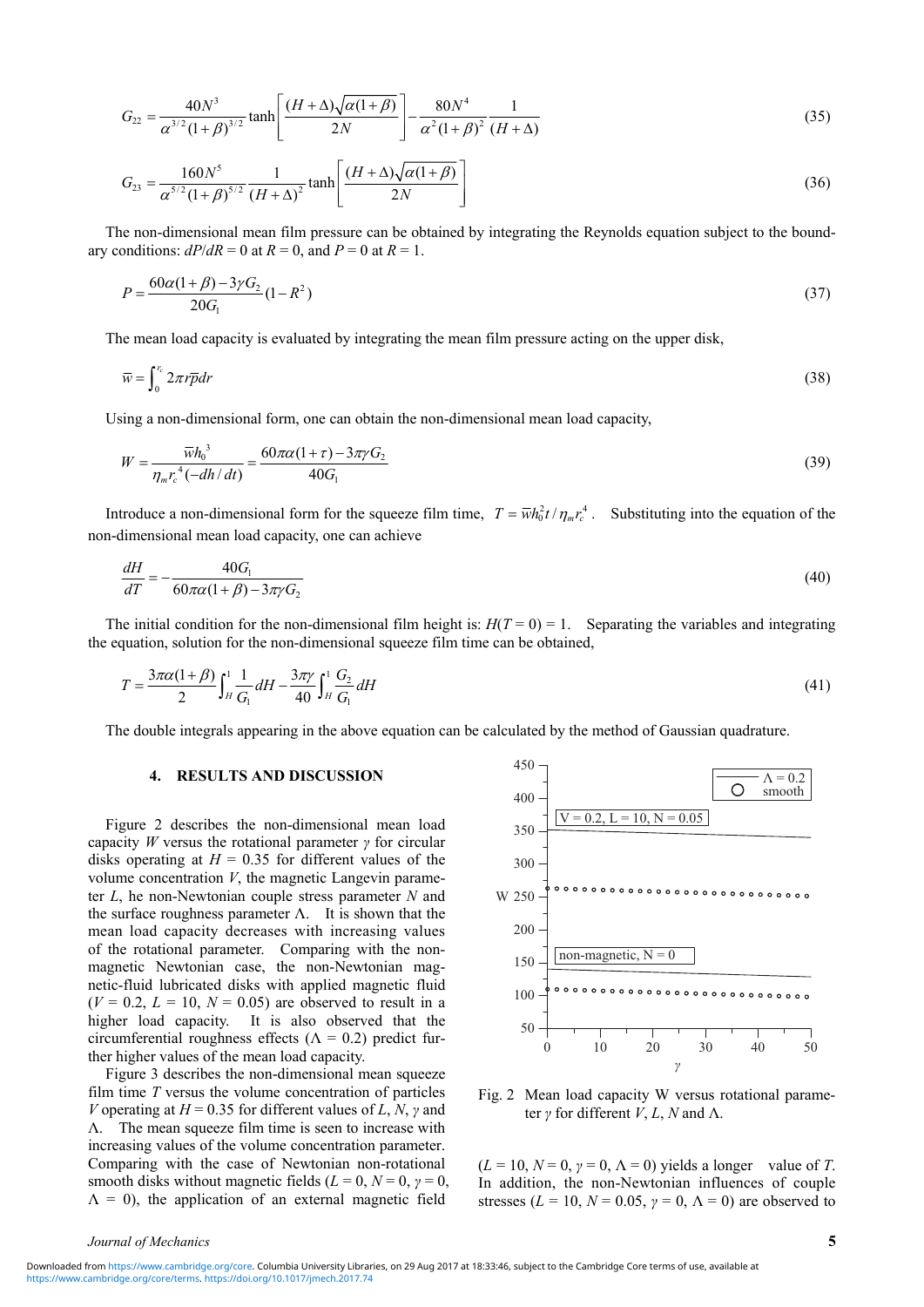

Fig. 3 Mean squeeze film time *T* versus concentration parameter *V* for different *L*, *N*, *γ* and Λ.

provide more increments of the mean squeeze film time. When the effects of rotational inertia are considered  $(L = 10, N = 0.05, \gamma = 50, \Lambda = 0)$ , shorter squeeze film time are obtained. However, the roughness patterns of circumferential structures ( $\tilde{L} = 10$ ,  $\tilde{N} = 0.05$ ,  $\gamma = 50$ ,  $\Lambda$  = 0.2) provide an increment in the mean squeeze film time as compared to the non-Newtonian magnetic fluid lubricated rotational smooth disks  $(L = 10, N = 0.05,$  $\gamma$  = 50,  $\Lambda$  = 0).

#### **5. CONCLUSIONS**

Based upon the Shliomis ferromagnetic fluid model and the Stokes microcontinuum theory together with the Christensen stochastic model, a modified Reynolds equation of centrosymmetric squeeze films (including the combined effects of non-Newtonian rheology, magnetic fluids with applied magnetic fields, rotational inertia forces, surface roughness) has been derived for engineering applications. To guide the use of the derived Reynolds equation, the squeeze film of rotational rough circular disks with non-Newtonian magnetic fluids is illustrated. It is shown that the effects of rotation inertia decrease the load capacity and the squeeze film time of smooth circular disks. By the use of non-Newtonian magnetic fluids with applied magnetic fields, the rotational circular disks predict a higher load capacity and a longer squeeze film time. When the surface roughness of circumferential patterns are considered, the non-Newtonian magnetic-fluid lubricated rotational rough disks with applied magnetic fields provide further higher values of the load capacity and the squeeze film time than those of the smooth case.

#### **ACKNOWLEDGEMENTS**

The present study is supported by the Ministry of Science and Technology of Republic of China: MOST 105-2221-E-253-001-.

#### **REFERENCES**

- 1. Shliomis, M. I., "Effective Viscosity of Magnetic Suspensions," *Soviet Physics - JETP*, **34**, pp. 1291- 1294 (1972).
- 2. Shliomis, M. I., "Magnetic Fluids," *Soviet Physics Uspekhi,* **17**, pp. 153-169 (1974).
- 3. Rosensweig, R. E., *Ferrohydrodynamics*, Cambridge University Press, New York (1985).
- 4. Gitter, K. and Odenbach, S., "Experimental Investigations on a Branched Tube Model in Magnetic Drug Ttargeting," *Journal of Magnetism and Magnetic Materials,* **323**, pp. 1413-1416 (2011).
- 5. Shafii, M. B., Daneshvar, F., Jahani N. and Mobini, K., "Effect of Ferrofluid on the Performance and Emission Patterns of a Four-Stroke Engine," *Advances in Mechanical Engineering,* **2011**, pp. 1-15 (2011).
- 6. Zhang, B. and Nakajima, A., "Dynamics of the Magnetic Fluid Support Grinding of  $Si<sub>3</sub>N<sub>4</sub>$  Ceramic Balls for Ultraprecision Bearings and Importance in Spherical Surface Generation," *Precision Engineering,* **27**, pp. 1-8 (2003).
- 7. Tu, Y. O., "Mathematical Modeling and Computer Simulation for Spin Coating of Ferrofluid," *IEEE Transations on Magnetics,* **24**, pp. 3129-3131 (1988).
- 8. Chandra, P., Sinha, P. and Kumar, D., "Ferrofluids Lubrication of a Journal Bearing Considering Cavitation," *Tribology Transactions,* **35**, pp. 163-169 (1992).
- 9. Lin, J. R., "Dynamic Characteristics of Magnetic Fluid Based Sliding Bearings," *Mechanika*, **19**, pp. 554-558 (2013).
- 10. Lin, J. R., Hung, T. C. and Hu, S. T., "Effects of Fluid Inertia Forces in Ferrofluid Lubricated Circular Stepped Squeeze Films – Shliomis Model," *Industrial Lubrication and Tribology,* **68**, pp. 712-717 (2016).
- 11. Oliver, D. R., "Load Enhancement Effects Due to Polymer Thickening in a Short Model Journal Bearing," *Journal of Non-Newtonian Fluid Mechanics,* **30**, pp. 185-189 (1988).
- 12. Stokes, V. K., "Couple Stresses in Fluids," *Physics of Fluids,* **9**, pp. 1709-1715 (1966).
- 13. Walicki, E. and Walicka, A., "Inertia Effecting the Squeeze Film of a Couple-Stress Fluid in Biological Bearings," *International Journal of Applied Mechanics and Engineering,* **4**, pp. 363-373 (1999).